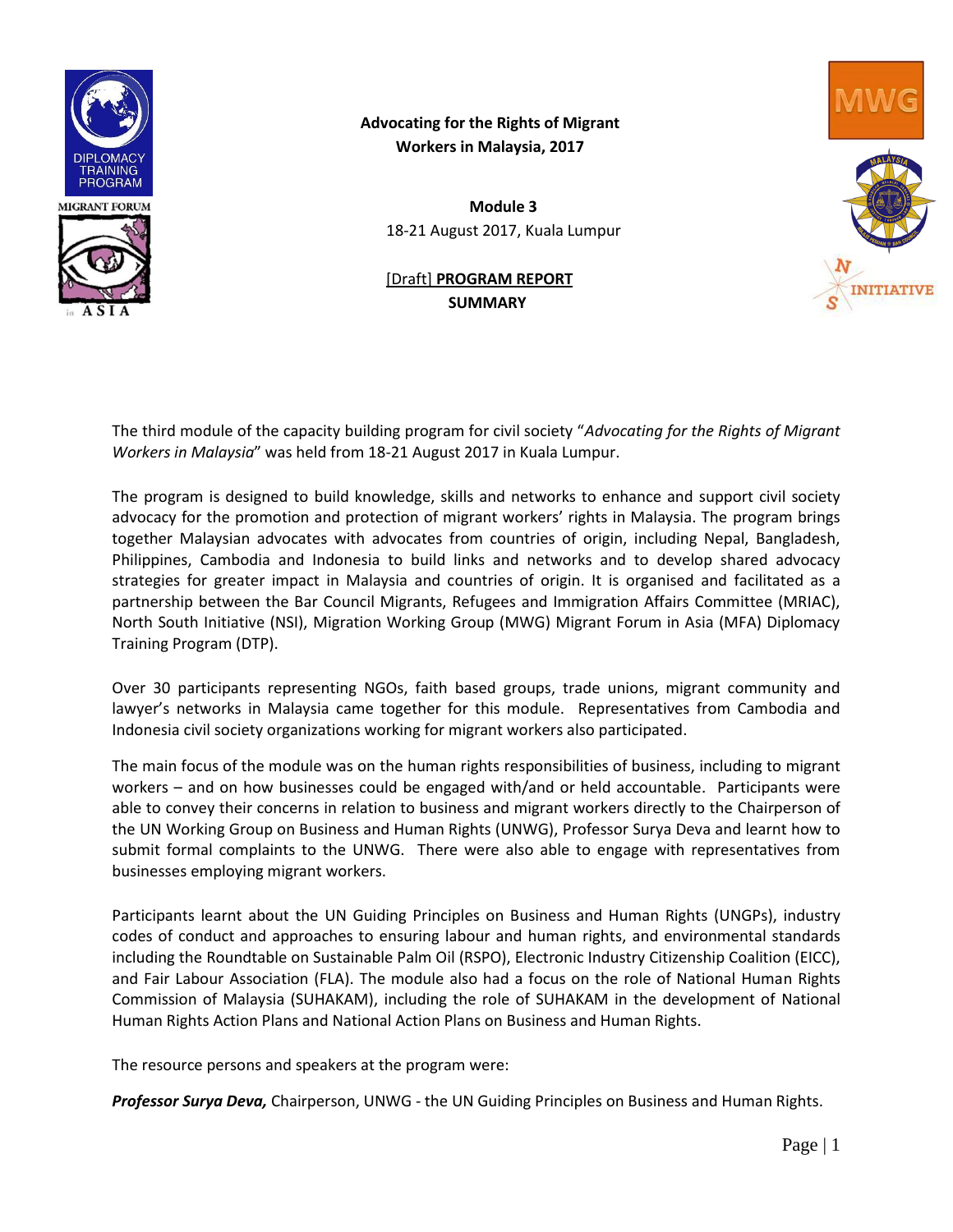*Jerald Joseph,* Commissioner SUHAKAM - the role of SUHAKAM in protecting the rights of MWs and National Human Rights Action Plan.

*Marie Apostol,* CEO of Fair Hiring Initiative - different industry standards and codes of conduct, and their grievance mechanisms, different ways to approach and engage with the business sector on cases and to promote change.

*Yong Yoke Toong,* Senior HR Manager of NXP Semiconductor –member of EICC, shared with the participants about the efforts of the company to comply with the EICC code of conduct and to protect the rights of migrant workers.

*Wathshlah G. Nadu***,** Grievance Manager at RSPO Malaysia - shared the newly launched RSPO code of conduct of its grievance procedure.

This module built on previous modules – shifting focus from the responsibility of the state to the responsibilities of the private sector, and continuing to explore how to apply international standards to prevent and stop the abuses that the participants have identified, and to provide avenues for redress.

The opportunity to discuss cases and issues faced by migrant workers directly with the Chair of UNWG was a valuable opportunity for the participants as well as for the UNWG. Professor Deva encouraged further engagement with the UNWG, including through the submission of specific complaints, joining CSOs' consultation during UNWG sessions, and participating in the Annual Forum on Business and Human Rights. The participants undertook to work on some specific cases for submission and make better use of other engagement opportunities.

Newly developed and emerging frameworks on business and human rights, supplement the state duty to protect human rights. They can provide different advocacy opportunities and pathways for advocates. Knowledge of these standards is important when seeking to hold companies accountable. Understanding how business works, and what drives and guides their policy and practice can help to shape approaches to engaging effectively with business.

The engagement with SUHAKAM built a shared understanding of its role in promoting standards, hearing cases, conducting research, engaging with business to promote change and the development of national action plans. The door to further engagement and collaboration was opened.

The engagement with the representatives from the RSPO was also timely – as their code of conduct and new grievance process has a greater focus than previously on labour rights and the rights of migrant workers – and the grievance procedure is still being developed. Participants were encouraged to continue their engagement with the RSPO representatives.

The following report gives some more detail about the content of Module 3. Reports of previous modules are available a[t www.dtp.unsw.edu.au](http://www.dtp.unsw.edu.au/) or on request from [dtp@unsw.edu.au.](mailto:dtp@unsw.edu.au)

## **PROGRAM CONTENT**

### **Module 1 &2 Recap, and Introduction and Overview of Module-3**

The program started off with opening remarks from Patrick Earle, Executive Director of DTP, and Sumitha Shaanthinni Kishna, Assistant Director from Bar Council Malaysia. There was a recap quiz on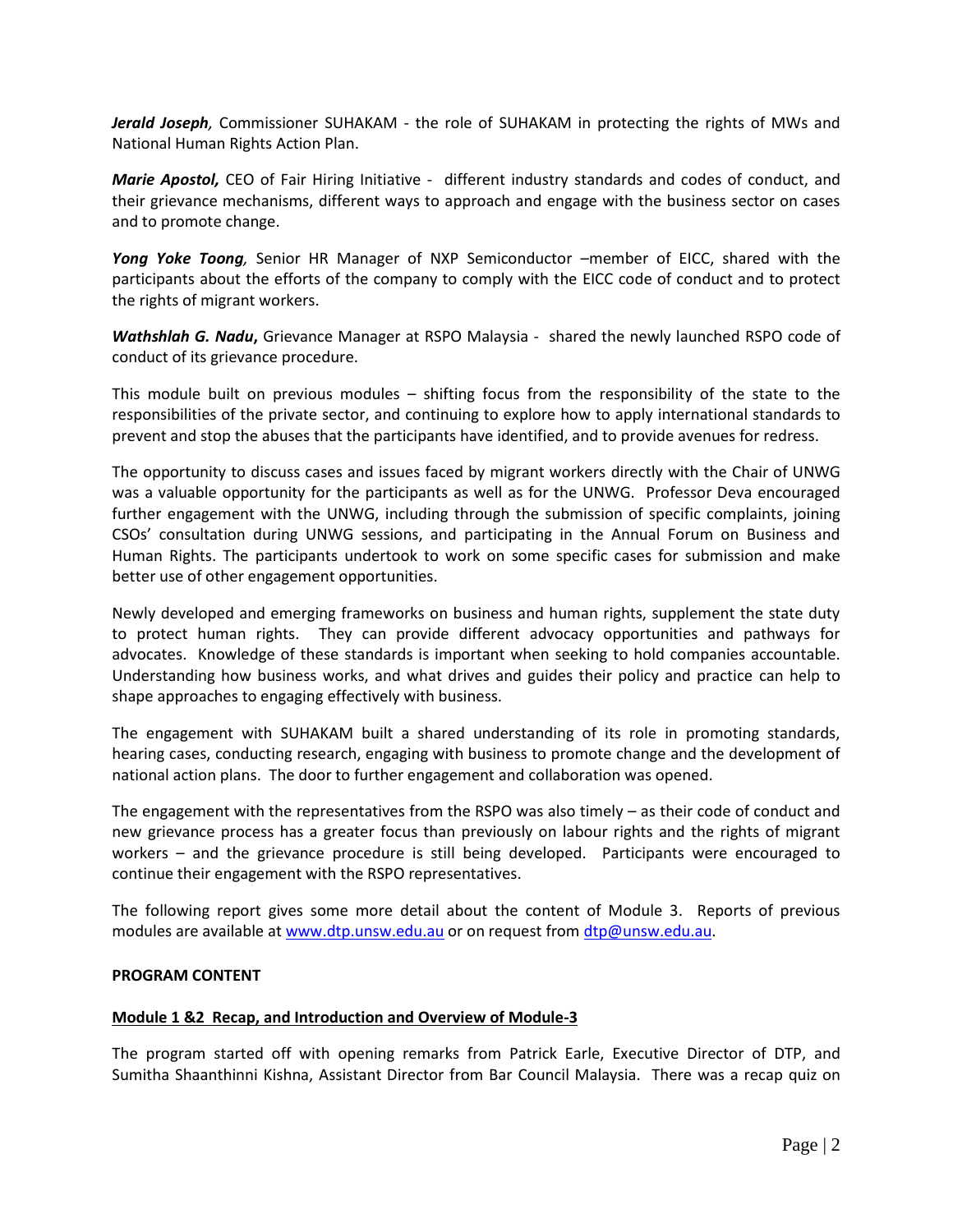modules 1 & 2 to refresh learnings of the previous modules. The content and objectives of module 3 were introduced.

## **Issues for Migrant Workers in Indonesia and Cambodia – Presentations from International Participants**

*Cambodia: Sovichet Leng, Research Assistant, Legal Support for Women and Children (LSWC), Cambodia* provided a brief background on *LSWC.* The organization promotes access to justice and protects human rights, including the rights of Cambodian migrant workers. The organization provides free legal aid to migrant workers, and victims of human trafficking.

As of December 2016, there are around 1.15 million Cambodian migrant workers in Thailand, South Korea, Malaysia, and Singapore. The Cambodian government has signed a Memorandum of Understanding (MoU) with the Malaysian government on Cambodian migrant workers in Malaysia.

As a part of pre-departure orientation, the Cambodian government conducts basic job and English training for migrant workers. High registration fees and illegal recruitment agencies are major concerns for Cambodian migrant workers.

*Indonesia: Anny Hidayati, Serikat Buruh Migran Indonesia (SBMI), Indonesia* noted that migrant workers crossed international borders in search of better opportunities because lack of access to economic opportunities back home.Anny highlighted that unskilled workers are more prone to human rights violations. Upon arrival, the workers are vulnerable to contract substitution, debt bondage, and forced labor. Migrant workers are subject to physical, mental, and sexual abuse. SBMI is advocating for policy change, and provides assistance to migrant workers. It is a network of Indonesian migrant groups with over 500 members. The head office is in Jakarta with satellite offices in Saudi Arabia and Hong Kong.

## **Updates on Global and Regional Processes**

Myleen Iniohaban from MFA provided updates on regional and global inter-governmental processes on migration.

*Abu Dhabi Dialogue (ADD)* organised a special workshop in July 2017 Chaired by Sri Lanka. The workshop operationalized the alternative model of labour recruitment, certification and mutual recognition of skills, comprehensive information and orientation program (CIOP), and technology in the governance of labour mobility. Under the CIOP, three partnerships have been established between country of origin and country of destination to create modules to tackle thematic issues. The partnerships are between Kingdom of Saudi Arabia and Bangladesh on drivers of migration, United Arab Emirates and the Philippines on issues of domestic workers, and United Arab Emirates and Sri Lanka on migrant workers in health sector.

*Association of South-East Asian Nations (ASEAN) –* The Philippines is the current chair of ASEAN. ASEAN member states are discussing the ASEAN Framework Instrument for the promotion and protection of migrant workers which will likely be adopted at the ASEAN Summit in November 2017.

*The Global Forum on Migration and Development (GFMD)* was held in June 2017 in Berlin, with the theme, "*Safe, Orderly, Regular Migration Now: Mechanics of a Compact Worth Agreeing to*". The thematic roundtable discussions tackled the safe, orderly, and regular mechanisms for children on the move; migrants in vulnerable situations; addressing xenophobia; ethical recruitment of migrant workers;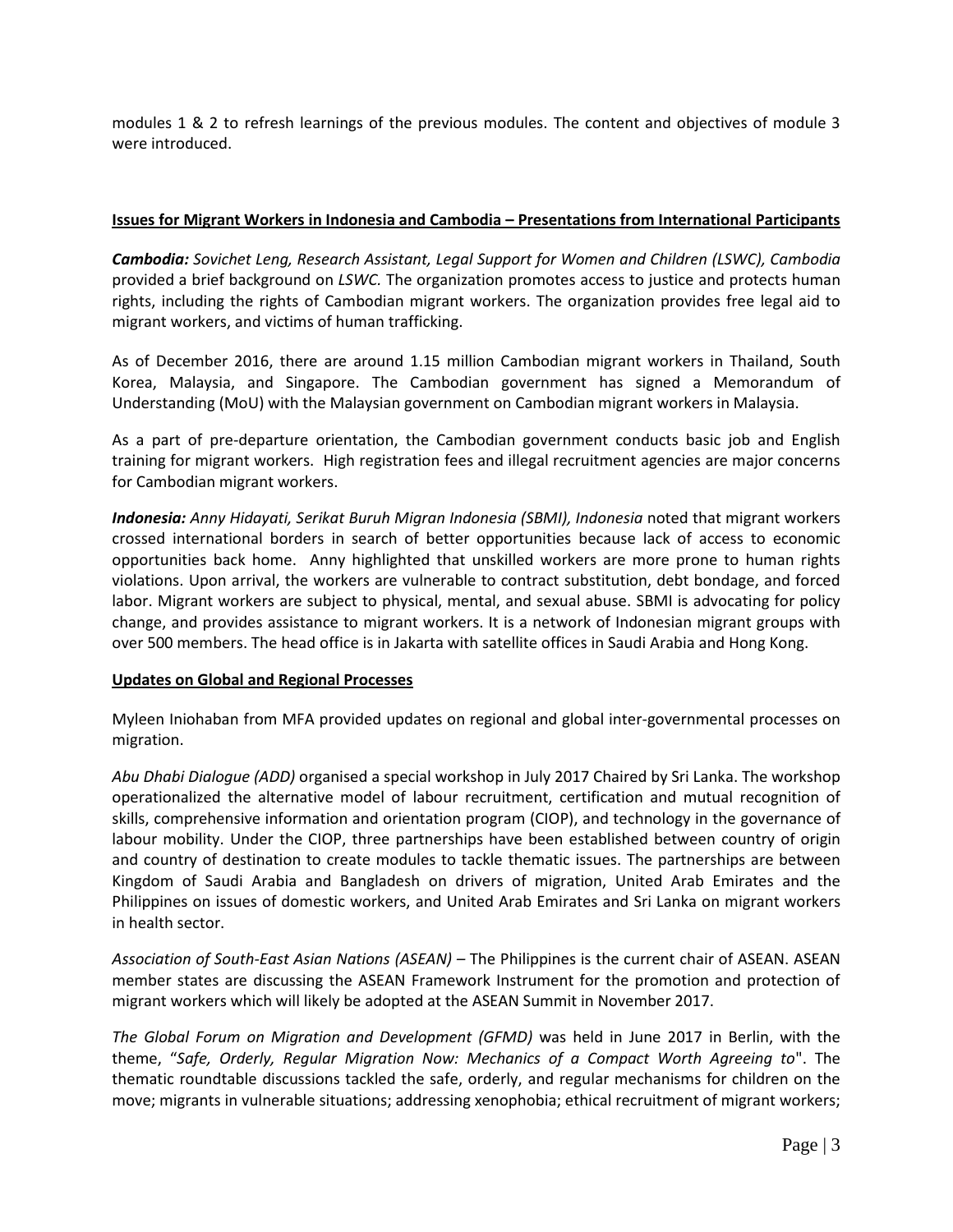labour migration and regularization. *Civil Society Days* of the GFMD CSOs discussed recommendations of input for Global Compact Migration (GCM). It was identified that there is need to have stronger engagement with national governments, and stronger lobbying at the national level to push forward the rights based global impact.

*People's Global Action on Migration, Development and Human Rights (PGA)* held in July in Berlin primarily focused on the Global Compact for Migration (GCM), 2030 Agenda for Sustainable Development, migrant workers' right to organize, and campaign against racism, and xenophobia.

*Global Compact for Migration (GCM) -* The fifth thematic consultation will be held in September and the sixth in October 2017. The recently organised fourth thematic consultation focused on the contributions of migrants, and diaspora to all dimensions of sustainable development, including remittances and portability of earned benefits.

*Asia Regional Civil Society Consultation (RCSC)* on GCM was held in Bangkok on 4-5 August 2017. The consultation aimed to empower Asian CSOs to substantively engage in the process of Global Compact and ensure inclusive participation of all actors and stakeholders in all regions.

## **Overview of Business and Human Rights**

This session introduced participants to the emerging international standards on business and human rights including the responsibilities of businesses to respect the rights of migrant workers and to provide them access to effective remedy.

Patrick Earle provided a brief overview of key standards related to business and human rights:

- o The UNGPs see below.
- o The Organization for Economic Cooperation and Development Guidelines for Multinational Enterprises (OECD Guidelines) includes content on labour rights and human rights and apply to the conduct of companies operating in or from OECD member countries and other countries adhering to the OECD Guidelines. Promotion of the guidelines is a government responsibility – and OECD governments must also establish a mechanism (National Contact Point) to receive and mediate complaints.
- o The UN Global Compact is an initiative engaging global business to adopt sustainable and socially responsible policies – consistent with human rights. Businesses become members of national level UN Global Compact networks if they agree to a set of key principles and commitments.
- o The Dhaka Principles for Migration with Dignity interpret and apply the UNGPs to the migration process - respect for migrant's rights during the recruitment process, overseas employment, further employment, until their return back to home.

These frameworks and standards have been adopted because of the growing awareness of the impacts of business on human rights - and the need to find ways to hold businesses, including large multinational enterprises accountable for their impacts – wherever they occur. The UNGPs were adopted in 2011 in consultation with all stakeholders. There is continuing advocacy for a binding international human rights instrument on business and human rights.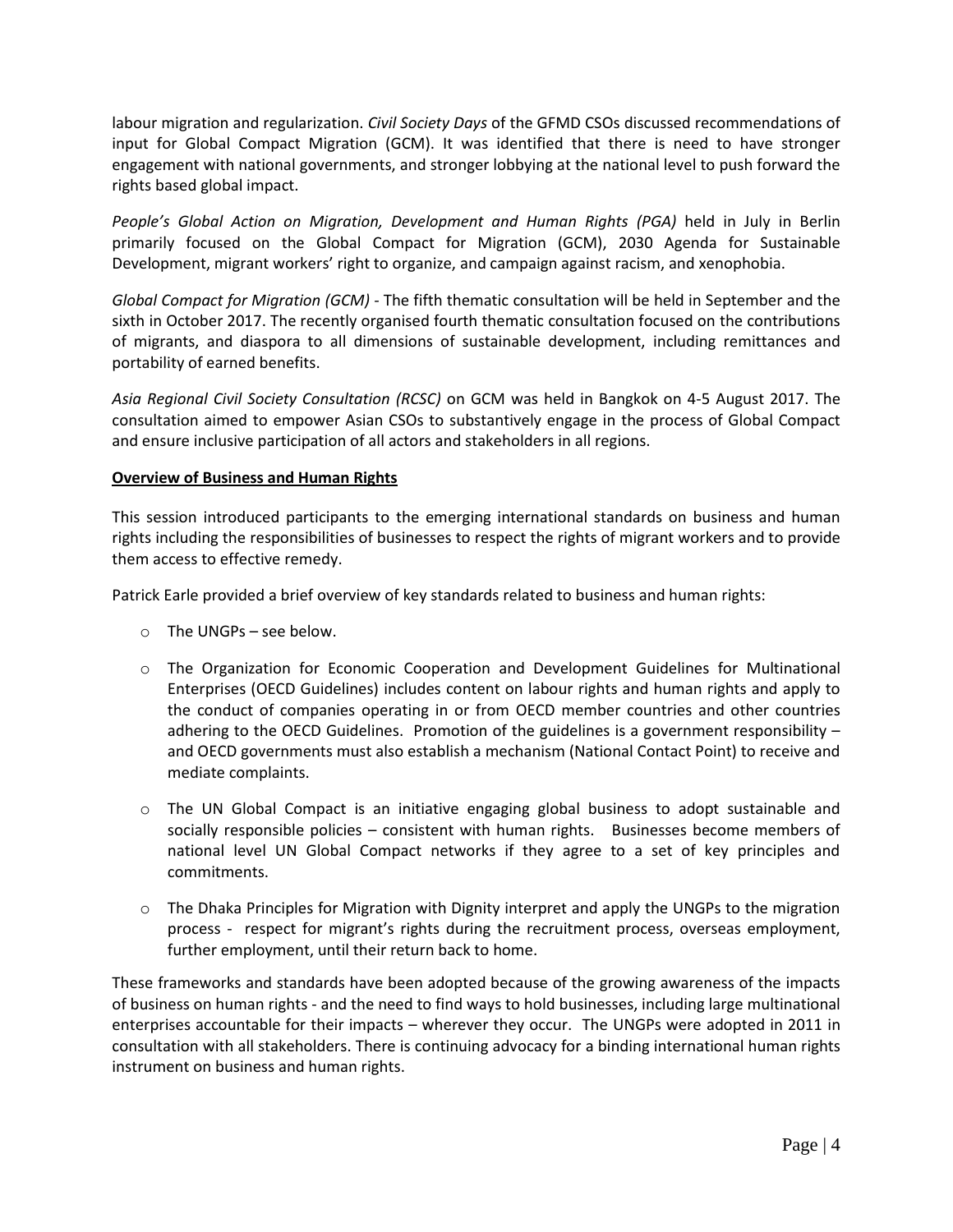Participants discussed and identified some of the key harms experienced by migrant workers, which are caused or contributed to by the private sector:

| Forced labor                               | <b>Restricted mobility</b>                       |
|--------------------------------------------|--------------------------------------------------|
| Human trafficking                          | Irregular working hours                          |
| Dangerous working condition                | Charging illegal fees                            |
| Debt bondage                               | Physical, Sexual and Psychological abuse         |
| Health and safety                          | Illegal dismissal                                |
| Low wages                                  | Restricted choice or change of employment        |
| Confiscation of documents (e.g. passports, | Confiscation of documents<br>(e.g.<br>passports, |
| identification documents, etc.)            | identification documents, etc.)                  |
| Denial to form associations                | Withholding of salary                            |
| Denial of proper food and accommodation    | Denial of rest day                               |

### **UN Guiding Principles on Business and Human Rights**

Professor Surya Deva, Chairperson the UNWG introduced the participants to the UNGPs adopted by the UN Human Rights Council in June 2011.

While the UNGPs may be widely criticized for not being legally binding, they are based on binding norms, and could be made binding by local legislation, judicial decisions, or contractual agreements. They have received wide acceptance by all stakeholder groups.

The UNGPs are organized around three pillars:

### *Pillar 1: State duty to PROTECT human rights*

The state duty to protect against human rights abuses by third parties (including business enterprises) is applicable within one's territory and/or jurisdiction. The concept of jurisdiction is wider than that of territory, for the state may have jurisdiction beyond its territory over its citizens or companies incorporated therein.

Pillar 1 principles would entail the duty of states to protect human rights of migrant workers against abuses by companies. States should, for example, make sure that no bilateral/multilateral trade, labour or investment agreement would constrain them from meeting their meet human rights obligations.

### *Pillar 2: Business responsibility to RESPECT human rights*

All business enterprises have a responsibility to respect all internationally recognized human rights. This responsibility applies to all enterprises irrespective of their size, sector, operational context, ownership and structure. Unlike the government, companies under the UNGPs do not have a responsibility to protect or fulfill human rights.

Businesses should make a policy commitment to respect human rights, put in place human rights due diligence processes, and ensure remediation of any adverse impacts

The responsibility to respect human rights entails "doing no harm" and addressing adverse human rights impacts. Human rights due diligence (HRDD) is the key process to "know and show" that companies are discharging their human rights responsibilities. The four steps in HRDD are: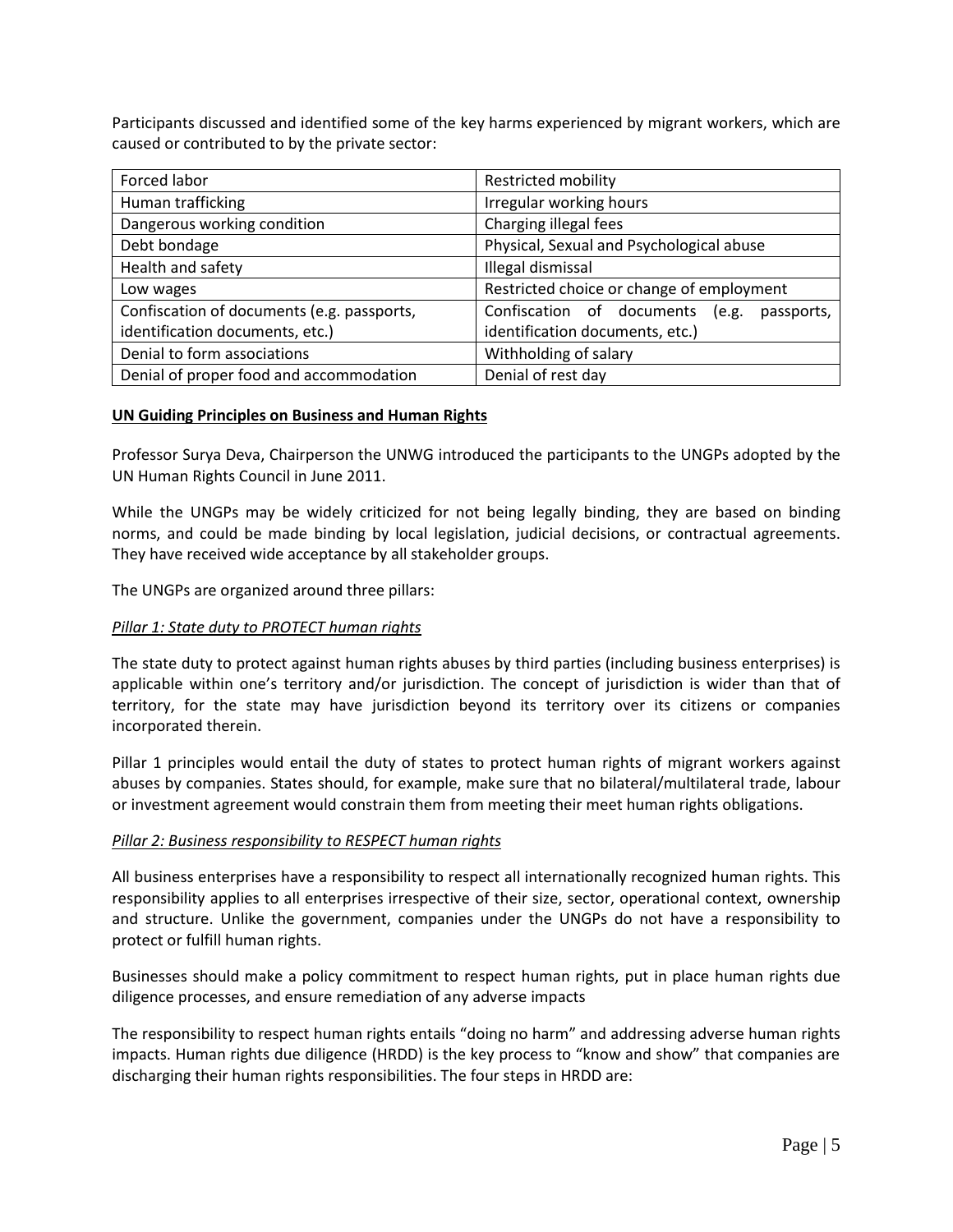*Step one:* Identifying and Assessing Risks – companies, in meaningful consultation with the affected individuals/groups and human rights experts, should identify and assess risks that they may be involved either through their own activities or as a result of their business relationships.

*Step two:* Integrating Findings – integrating information gathered during impact assessments in relevant internal processes and taking appropriate actions.

*Step three:* Tracking Response – tracking the effectiveness of responses, which must be based on qualitative and quantitative indicators, and draw on feedback from both internal and external resources.

*Step four:* Communicating Response – providing sufficient and accessible information to stakeholders on how impacts were addressed.

### *Pillar 3: Access to effective REMEDY*

Human rights are illusory if there are no means to enforce them and no effective remedies are available to redress their breach. States must ensure that those who have experienced business-related human rights abuses have access to effective remedies, and companies should establish effective operationallevel grievance mechanisms.

The UNGPs envisage three types of mechanisms to seek remedies: state based remedies, state based non-judicial remedies, and non-state based grievance mechanisms.

Remedies in order to be effective should be accessible, affordable, timely, and adequate. Both process and outcome should be effective.

## **The UN Working Group on Business and Human Rights (UNWG)**

The UNWG is one of the UN Human Rights Council's Special Procedures. It has a mandate from the Human Rights Council and is comprised of five independent experts appointed by the Council for an initial term of three years (which can be extended for another term of three years). As a UN Special Procedure, the UNWG has considerable flexibility in how it undertakes its work. Like other UN Special Procedures, it issues reports, undertakes country visits, organizes an annual Forum on Business and Human Rights, and receives letters of allegation (complaints) from affected individuals and communities.

Individuals, trade unions or NGOs can use the form available on the OHCHR website to submit complaints. Complaints, which could also be sent by letters or emails, should be concise, objective (not emotive), non-political and provide relevant information about the allegations with supporting evidence if possible. Consent of the victims should also be obtained. If allegations are found to be credible, the UNWG will address communication to the relevant states and other actors (including companies).

## **Presentation of Issues of Migrant Workers with the UNWG Chairperson**

Participants divided themselves into six groups to discuss and then present issues to the UNWG Chairperson, Prof Deva. The practical exercise was designed to enable participants to replicate the kind of engagement that takes place during country visits of the UNWG. Prof Deva provided feedback to participants on their presentation, and outlined key components of dialogue between CSOs and the Special Procedures.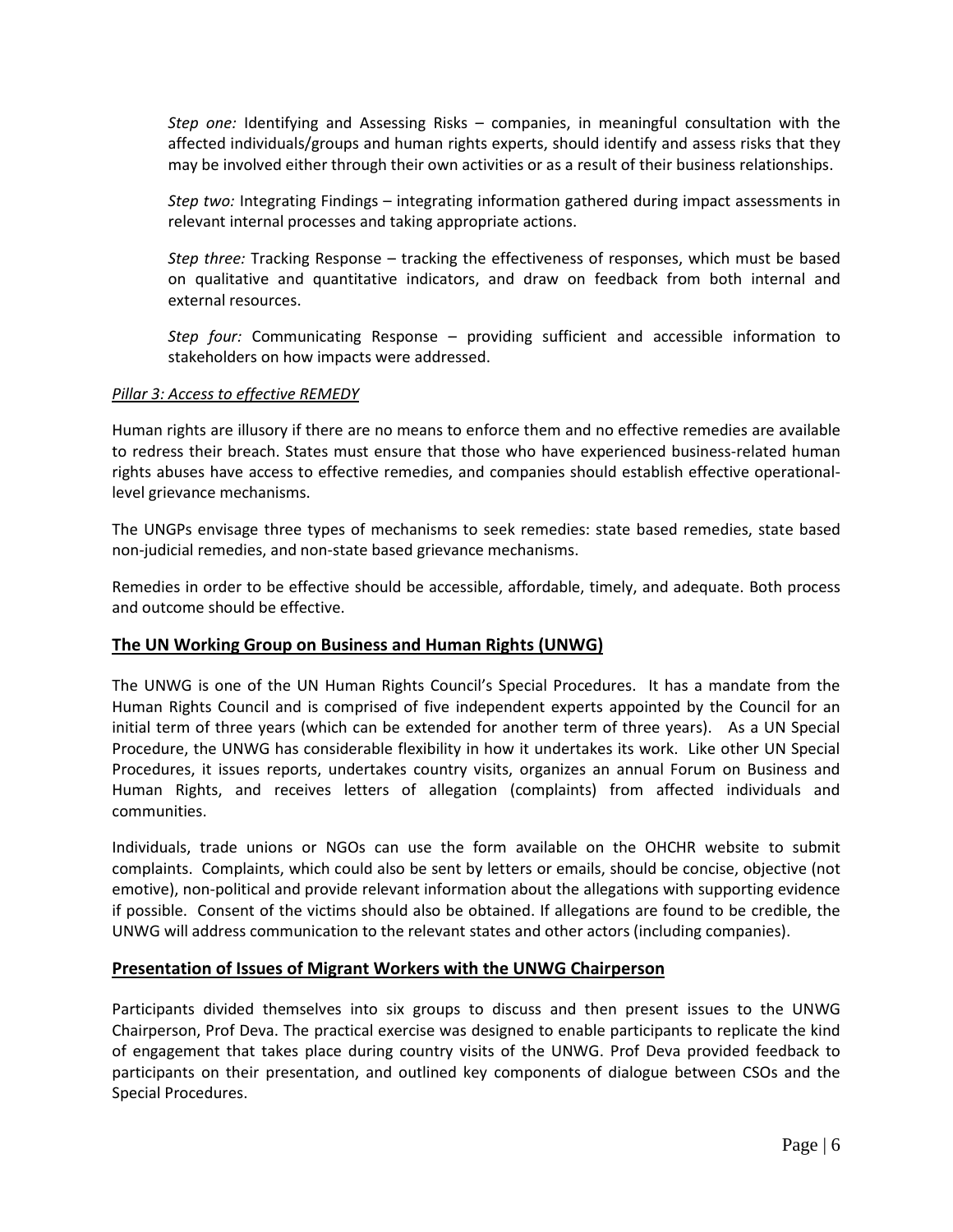Participants presented to the UNWG Chairperson the issues related to migrant workers in a range of sectors and settings: domestic workers, plantation workers, construction workers, workers in small and medium enterprises, food and beverage industry (including a McDonald case), and workers in manufacturing and electronics industry. Some of the issues faced by migrant workers in all these industries were similar  $-$  e.g., confiscation of documents, contract substitution, sexual harassment, prohibition of forming unions, debt bondage, forced labour, lack of proper food and accommodation, and no rest days.

Participants in their presentation focused on providing information about the issues and description of violations, statistics and supporting evidence, the violators, and legal framework and regulation governing the issues. They also presented some recommendations for consideration by the UNWG.

The presentations provided an opportunity for the Prof Deva to learn about the issues faced by migrant workers in different industries in several Asian countries. Prof Deva also provided feedback and some suggestions on engagement with the UN Special Procedures:

- *It may be more impactful to focus on a few specific issues or illustrative cases of alleged human rights violations. Complainants should also share the steps taken to redress the issues as well as the limitations and obstacles faced in seeking redress.*
- *While sharing information, it is important to remember that the UN Special Procedures may not have an adequate understanding of the problem or the local context. Instead of presuming knowledge, CSOs should take the experts through the actual process of abuse - the nature of HR violation must be described succinctly.*
- *It is crucial to have precise information and supporting data/statistics. CSOs should also build links with CSOs from other countries to share information on a reciprocal basis and in turn build pressure for greater corporate accountability. A global network of CSOs could be effective in dealing with transnational businesses.*
- *Providing some recommendations would help Special Procedures identify concrete course of actions appropriate in local conditions.*

## **Role of CSOs in Corporate Accountability & Engagement with the UNWG**

Prof Surya Deva discussed the key role of NGOs in promoting and ensuring corporate accountability, including through engaging with the UNWG.

NGOs raise public awareness of rights and available remedies, build the capacity of rights holders, address power imbalances, advocate pro-human rights reform, assist in documenting rights violations and gathering evidence, highlight corporate human rights abuses, and assist victims in seeking remedies.

The UNWG has emphasized engagement with NGOs. NGOs are invited to provide input during UNWG sessions held in Geneva (three times in a year) as well as during country visits, through channels of communication between abused individuals/groups and UNWG, and by engaging with consultations related to UNWG reports. The Annual Forum on Business and Human Rights (held annually in Geneva normally in the month of November) also provides an excellent opportunity.

## **Role of Human Rights Commission of Malaysia - SUHAKAM**

SUHAKAM is Malaysia's national human rights institution (NHRI) and received its mandate from a 1999 Act of Parliament. According to the Act, the functions of SUHAKAM are promoting awareness and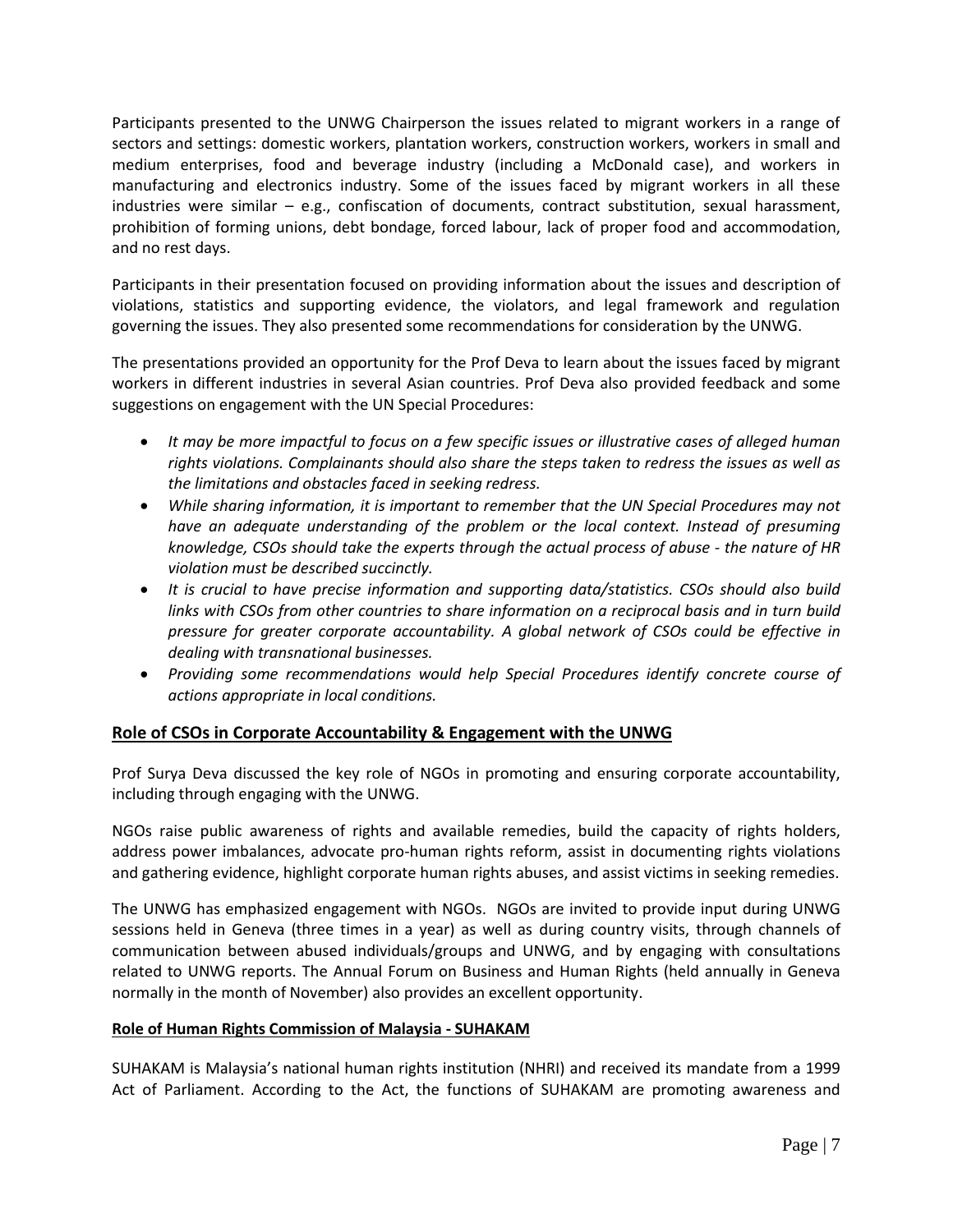providing education on human rights, advising and assisting Malaysian Government in formulating legislation, policies, administrative directives, and procedures, providing recommendations on accession to international human rights treaties and instruments, and inquiring into complaints on alleged human rights violation. Like other NHRIs it is measured by its adherence to the Paris Principles which were adopted to underpin the genuine independence and effectiveness of NHRIs.

Jerald Joseph, Commissioner of SUHAKAM, and DTP alumnus, provided an introduction to SUHAKAM's work – and its potential to do more in relation to the rights of migrant workers. Among other activities, SUHAKAM has contributed to the drafting of Malaysia's National Human Rights Action Plan (NHRAP) that articulates state priorities and future actions to boost implementation and promotion of human rights.

SUHAKAM has made representations to the Malaysian government supportive of the adoption of a National Action Plan on Business and Human Rights (NAP). NAPs are being promoted by the UNWG as one key way to promote implementation of the UNGPs. The proposed NAP would focus on the state's responsibility to protect human rights, and the responsibility of businesses to respect human rights.

Jerald Joseph emphasised the critical role of NGOs and civil society in human rights promotion and protection and invited participants to continue the dialogue with him and colleagues in SUHAKAM on the work relating to migrant workers' rights.

## **Business and Human Rights - Engaging with Business and Codes of Conduct**

Marie Apostol, Founding CEO at Fair Hiring Initiative (an ethical recruitment agency based in the Philippines) shared with participants the lessons she has learnt from her decades of experience in engaging with business to promote human rights and adherence to codes of conduct.

Marie named various coalitions, associations, unions, and certification groups that had developed and promoted codes of conduct for companies such as the Fair Labor Association, Roundtable on Sustainable Palm Oil (RSPO), Seafood Task Force (STF), Ethical Trading Initiative (ETI), Electronic Industry Citizenship Coalition (EICC), and Business Social Compliance Initiative.

These initiatives are voluntary and their integrity depends on the acceptance by companies through the supply chain of independent auditing. The following components are looked at when auditing compliance with codes of conduct –

## **Intent** – has the social responsibility been addressed?

o Risk assessment, legal and customer requirements, social responsibility goals, and stakeholder interest

**Implementation** - how well did the actual practice meet the standard?

- o Management of social compliance, communication and training must be for everyone (management, workers, contractors, and suppliers).
- o Management of social compliance risk
- o Documentation requirements
- o Supply chain controls

## **Effectiveness –** did the practice deliver the intended results?

 $\circ$  Showcased the worker feedback and participation. Workers are the only people who assure the effectiveness of the audit.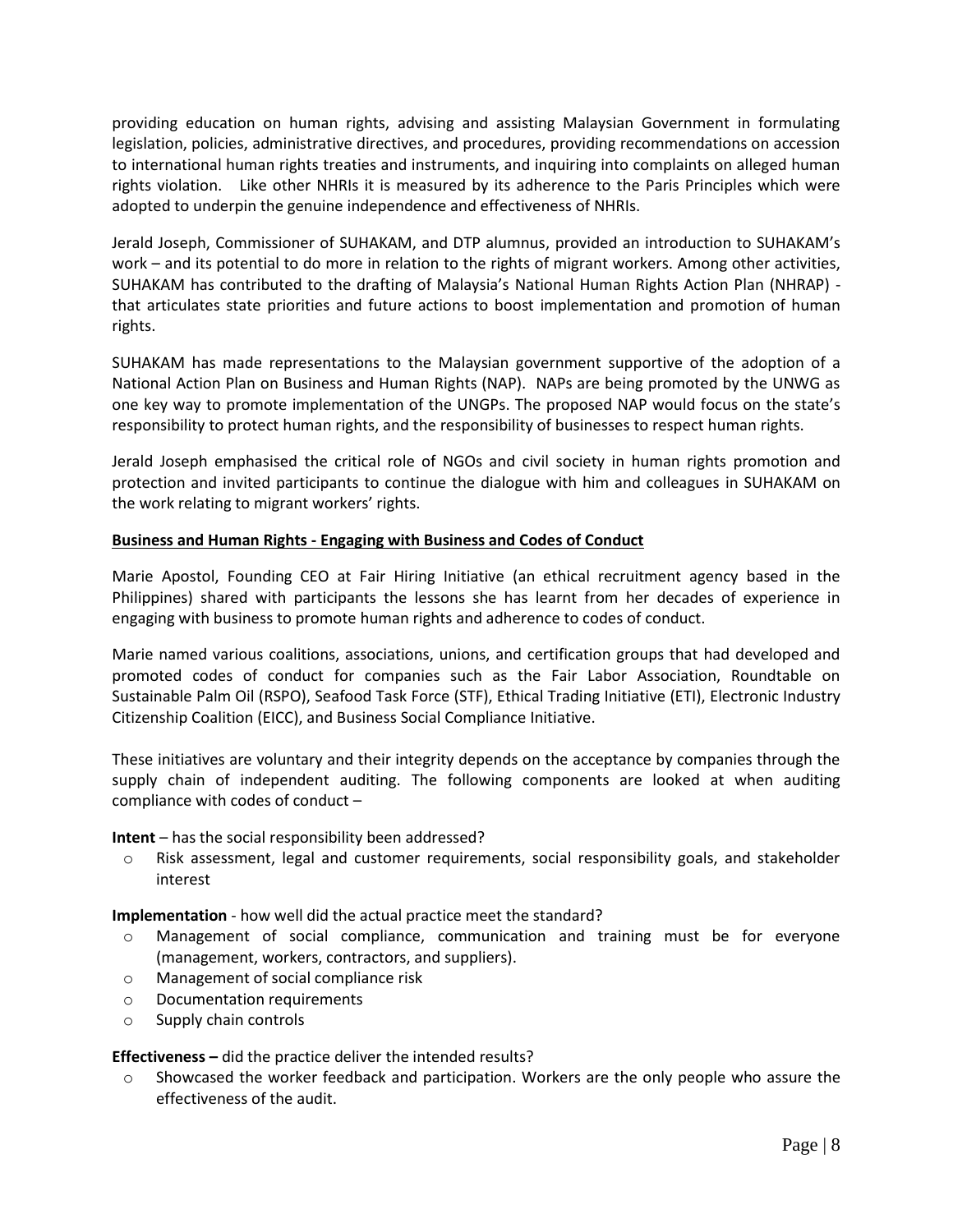- o Involved continuous monitoring
- o Verifying performance against standards
- o Management review

Marie emphasized the need to understand how business operates and thinks – and the value of reputation to most businesses, wherever they are in the labour and manufacturing supply chain. While a lot of suppliers may be low profile and hard to identify, if they supply to a brand that values its reputation, then they also carry the reputation of the brand.

While businesses may have a negative view of, and disregard, NGOs, they have to care what their customers think – and therefor customers become a key focus for NGO advocacy when there are concerns about the treatment of workers etc. Increasingly brand products across different manufacturing sectors are signing on to codes of conduct, and are being audited against these standards. By targeting brands, advocates can help to drive implementation of standards through the supply chain. Social media has made targeting brands much simpler.

Singling out specific companies and sectors as targets for public advocacy (including naming and shaming) – this has often been accompanied by engagement strategies that involve discussing specific changes with companies directly. Such engagement calls for the building of relationships – and trust.

Marie emphasized that CSOs must have clear objectives and considered strategies and a plan of action, in order to have a productive and progressive engagement with companies.

### **Sharing of Best Practices – NXP Semiconductors**

NXP Semiconductors is a member of the EICC and Mr Yong Yoke Toong, Senior HR Manager from NXP made a presentation about how they have applied the EICC code of conduct to their operations. The code of conduct sets out the company's values and is implemented deliberately through its worldwide supply chain. Legal requirements, global standards, and human rights instruments all contributed to the company's commitment to implement the code – which it also sees as critical to sustainability. The company required suppliers to comply rigorously with the NXP Supplier Code of Conduct on labor and human rights, environment, health and safety, management system, and ethics.

NXP Semiconductors and its suppliers are audited annually though third party audits. Over 103 certified EICC representatives audited the company. During audits, records of working hours were carefully checked, and employees were interviewed.

The company helped in organizing the recruitment agencies by starting a comprehensive audit program of all recruitment agencies, making sure of compliance with its no recruitment fee policy and mitigating the risk of forced labor. It carries out direct recruitment in communities in Indonesia – reaching out to schools and conducting pre-employment and deployment awareness and orientation programs.

### **Code of Conduct of Roundtable on Sustainable Palm Oil (RSPO) and its Grievance Mechanism**

The RSPO was established in 2004 to promote minimum environmental standards in the production, and use of sustainable palm oil. It is an industry led and financed initiative – established as a non-profit organization, which is made up of more than 3000 members from palm oil plantations, manufacturers, traders, financial institutions – as well as including environmental & social NGOs, and retailers.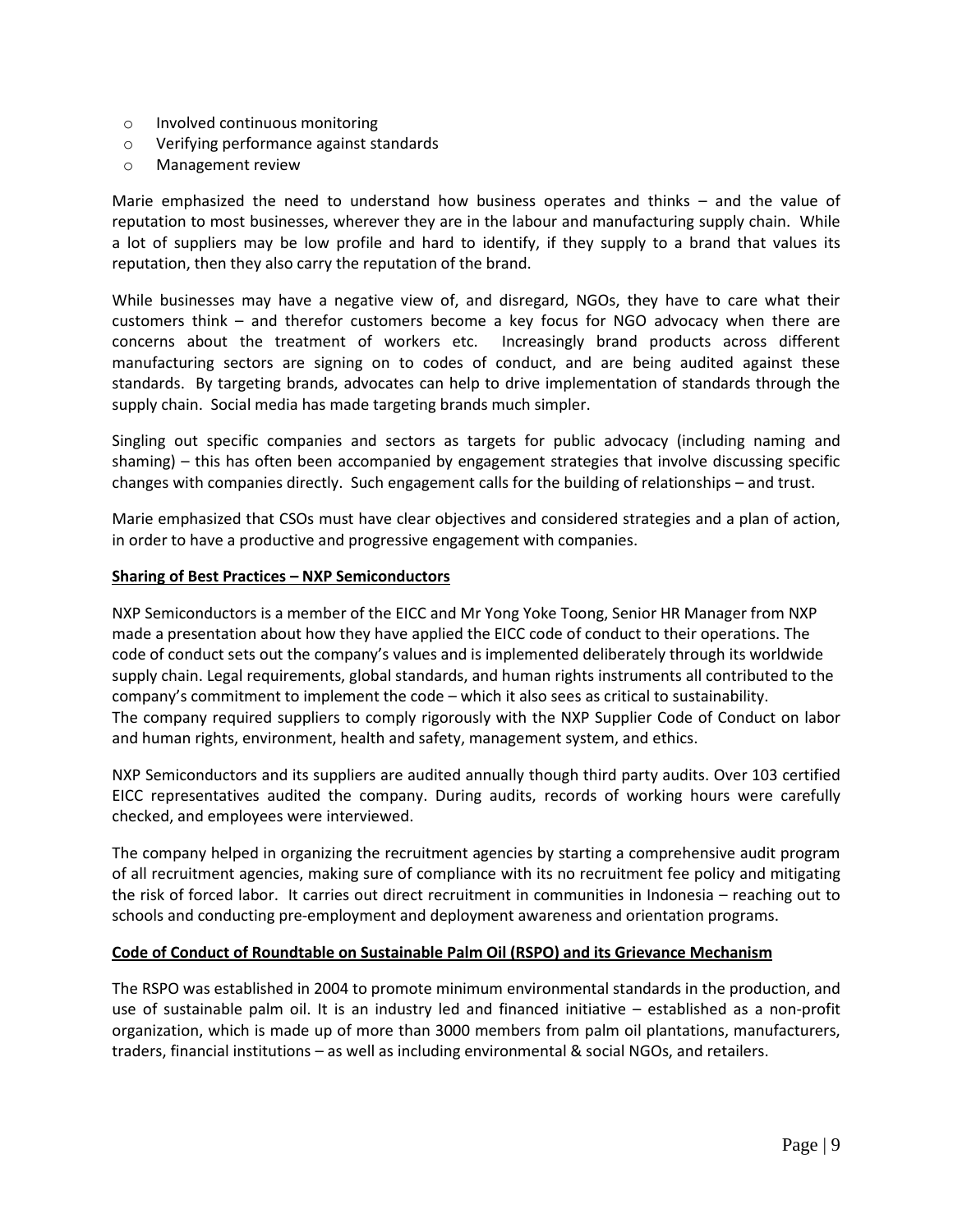The RSPO has developed a set of environmental and social criteria which members must follow in order to produce Certified Sustainable Palm Oil (CSPO). Certification is essential to supply markets in Europe especially – but also in other countries and specific companies.

Following widespread concerns expressed by NGOs, the RSPO has recently revised its complaint system to ensure that breaches of standards, procedures, and codes in RSPO key documents are handled and resolved in a fair, impartial, effective and transparent manner.

Anyone can lodge a complaint against a member – an affected worker or community member or NGO etc. However, it was noted that RSPO cannot act on cases against a non-member. There are three procedures in the complaint mechanism procedure of RSPO -

### *Initial Diagnosis*

- **o** Verification of Documents
- **o** Determine if complaints were against a member

### *First Instance*

- **o** Verification/investigation
- **o** Interim measure/urgent action
- **o** Referrals to CB/AB
- **o** Referral to other RSPO entities

### *Appeal*

- **o** Verification/investigation
- **o** Referral to other RSPO entities

Warnings are given to violating members, followed by corrective measures. Violators are requested to rectify their violations. Sanctions such as suspensions or termination of memberships are issued to members who refuse to comply.

## **NEXT STEPS**

The final session of the module focused on consolidating the concepts and contents of module-3 and on identifying some clear steps/strategies forward. Program participants agreed to continue working inbetween modules on group-work:

- **Case Submission to UN Working Group on Business and Human Rights (UNWG) -** as an engagement activity with the UNWG, some of the cases/issues discussed and presented will be further developed and sent as communications to the UNWG
- **Dialogue with SUHAKAM –** some participants agreed to engage with SUHAKAM further to seek the inclusion of migrant workers rights into the NHRAP, and otherwise taken up by SUHAKAM. The engagement activity will include raising the issue of the recent raids and detention of undocumented MWs, and unexplained sudden deaths of young MWs (particularly Nepalese).
- **Roundtable with RSPO** to deepen the understanding of RSPO standards and its grievance mechanism, and to discuss how CSOs can provide support and assistance to meet the standards, participants agreed to organize a discussion session with the RSPO representatives.

In plenary, participants suggested content and expectations for the next module. They identified the following issues to be considered for inclusion in module 4: *Recruitment reform initiatives; Negotiations*